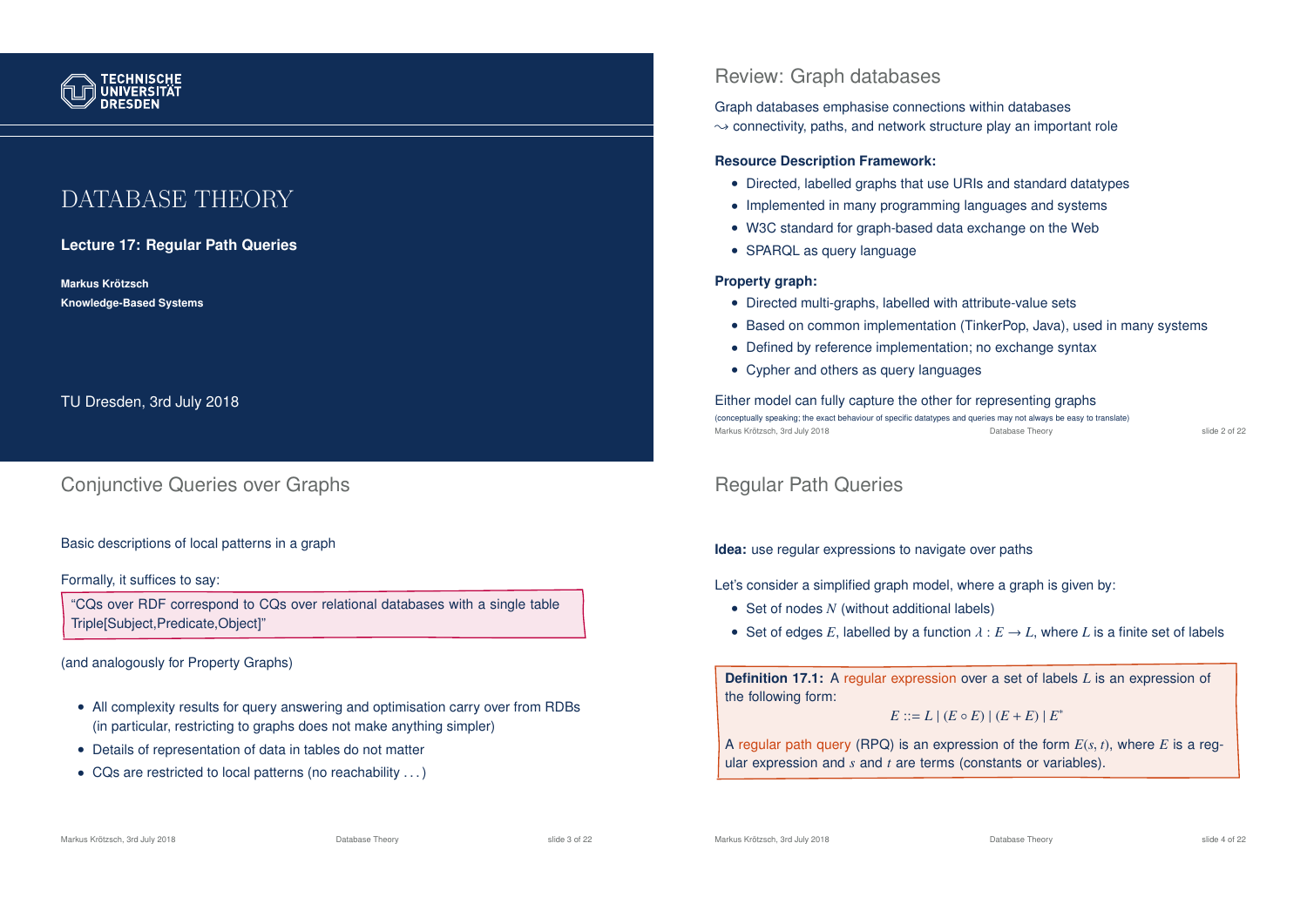## Semantics of Regular Path Queries

As usual, a regular expression *E* matches a word  $w = \ell_1 \cdots \ell_n$  if any of the following conditions is satisfied:

- $F \in I$  is a label and  $w = F$ .
- $E = (E_1 \circ E_2)$  and there is  $i \in \{0, \ldots, n\}$  such that  $E_1$  matches  $\ell_1 \cdots \ell_i$  and  $E_2$  matches  $\ell_{i+1} \cdots \ell_n$  (the words matched by  $E_1$  and  $E_2$  can be empty if  $i = 0$  or  $i = n$ , respectively).
- $E = (E_1 + E_2)$  and *w* is matched by  $E_1$  or by  $E_2$
- $E = E_1^*$  and *w* has the form  $w_1w_2 \cdots w_m$  for  $n \ge 0$ , where each word  $w_i$  is matched by  $E_1$

**Definition 17.2:** Let *a* and *b* be constants and *x* and *y* be variables. An RPQ  $E(a, b)$  is entailed by a graph *G* if there is a directed path from node *a* to node *b* that is labelled by a word matched by *E*. The answers to RPQs  $E(x, y)$ ,  $E(x, b)$ , and *E*(*a*, *y*) are defined in the obvious way.

```
Markus Krötzsch, 3rd July 2018 Database Theory slide 5 of 22
```
## C2RPQs: Examples

#### All ancestors of Alice:

 $((father + mother) \circ (father + mother)^*)(alice, y)$ 

#### People with finite Erdös number:

(authorOf ◦ authorOf<sup>−</sup> ) ∗ (*x*, paulErdös)

#### Pairs of stops connected by tram lines 3 and 8:

(nextStop3 ◦ nextStop3<sup>∗</sup> )(*x*, *y*) ∧ (nextStop8 ◦ nextStop8<sup>∗</sup> )(*x*, *y*)

## Extending the Expressive Power of RPQs

Regular path queries can be used to express typical reachability queries, but are still quite limited  $\rightarrow$  extensions

#### 2-Way Regular Path Queries (2RPQs)

- For every label  $\ell \in L$ , also introduce a converse label  $\ell^-$
- Allow converse labels in regular expressions
- Matched paths can follow edges forwards or backwards

#### Conjunctive Regular Path Queries (CRPQs)

- Extend conjunctive queries with RPQs
- RPQs can be used like binary query atoms
- Obvious semantics

#### Conjunctive 2-Way Regular Path Queries (C2RPQs) combine both extensions

Markus Krötzsch, 3rd July 2018 Database Theory slide 6 of 22

## Complexity of RPQs

A nondeterministic algorithm for Boolean RPQs:

- Transform regular expression into a finite automaton
- Starting from the first node, quess a matching path
- When moving along path, advance state of automaton
- Accept if the second node is reached in an accepting state
- Reject if path is longer than size of graph  $\times$  size of automaton

Space requirements when assuming query (and automaton) fixed: pointer to current node in graph, pointer to current state of automaton, counter for length of path  $\rightarrow$  NL algorithm

Conversely, reachability in an unlabelled graph is hard for NL  $\rightarrow$  RPQ matching is NL-complete (data complexity)

(Combined/query complexity is in P, as we will see below)

Markus Krötzsch, 3rd July 2018 Database Theory slide 8 of 22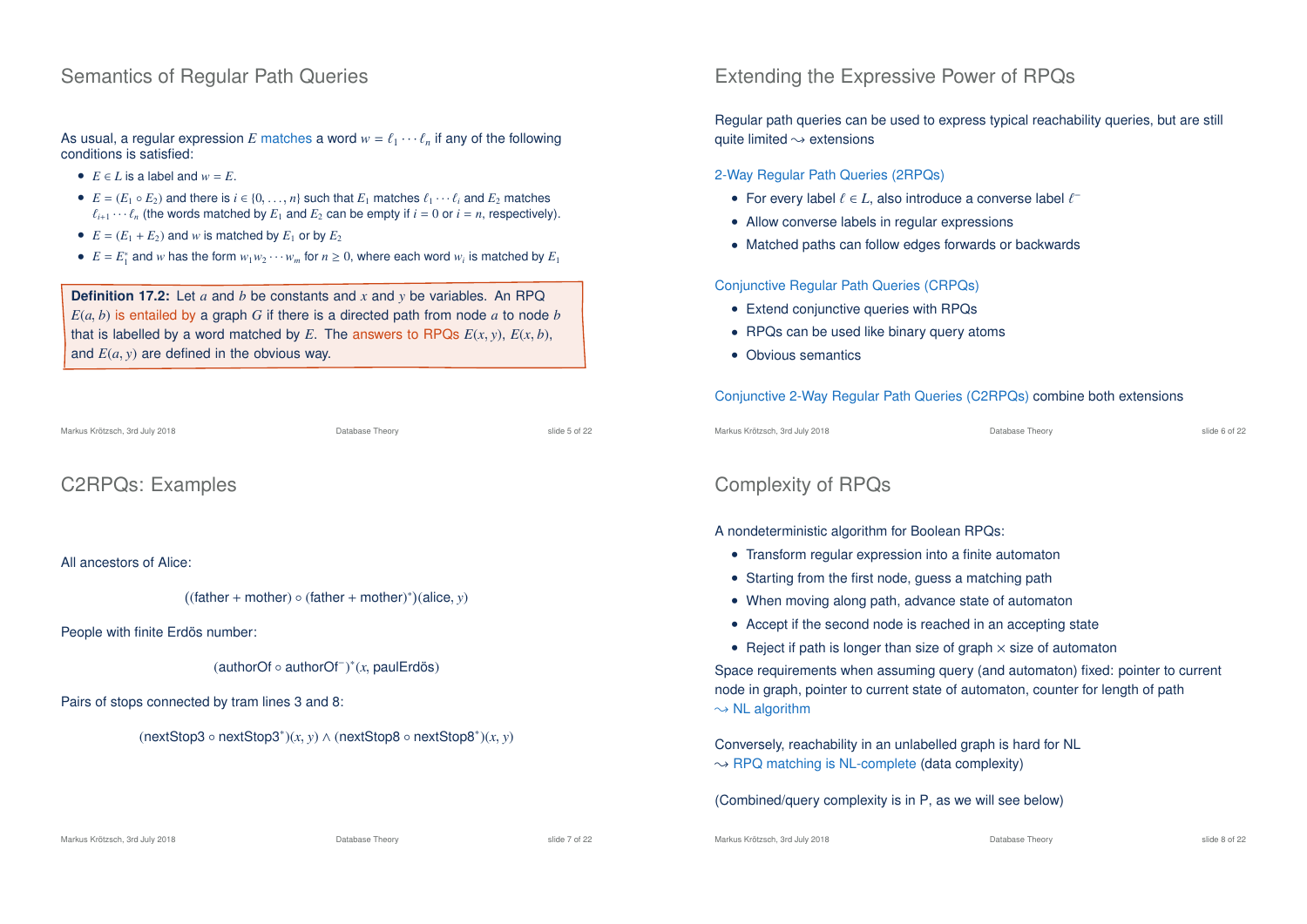## Complexity of C2RPQs

#### We already know:

- CQ matching is in  $AC^0$  (data complexity) and NP-complete (query and combined complexity)
- RPQ matching is NL-complete (data) and in P (query/combined)
- $AC^0 \subset NL$  and  $NL \subset NP$
- $\rightarrow$  C2RPQs are NP-hard (combined/query) and NL-hard (data)

#### It's not hard to show that these bounds are tight:

**Theorem 17.3:** C2RPQ matching is NP-complete for combined and query complexity, and NL-complete for data complexity.

Markus Krötzsch, 3rd July 2018 **Database Theory** Database Theory **Slide 9 of 22** and 22

## 2-Way Regular Expressions in Datalog

We transform a regular expression *E* to a Datalog query  $\langle O_E, P_E \rangle$ :

If  $E = \ell \in L$  is a label, then  $P_E = \{Q_E(x, y) \leftarrow P_{\ell}(x, y)\}$ 

If  $E = \ell^-$  is the converse of a label  $\ell \in L$ , then

$$
P_E = \{Q_E(x, y) \leftarrow p_\ell(y, x)\}
$$

If  $E = (E_1 \circ E_2)$  then

$$
P_E = P_{E_1} \cup P_{E_2} \cup \{Q_E(x, z) \leftarrow Q_{E_1}(x, y) \land Q_{E_2}(y, z)\}
$$

If  $E = (E_1 + E_2)$  then

$$
P_E = P_{E_1} \cup P_{E_2} \cup \{Q_E(x, y) \leftarrow Q_{E_1}(x, y), Q_E(x, y) \leftarrow Q_{E_2}(x, y)\}
$$

If  $E = E_1^*$  then

$$
P_E = P_{E_1} \cup \{ \mathsf{Q}_E(x, x) \leftarrow \mathsf{Q}_E(x, z) \leftarrow \mathsf{Q}_E(x, y) \land \mathsf{Q}_{E_1}(y, z) \}
$$

#### Markus Krötzsch, 3rd July 2018 **Database Theory** Database Theory **Slide 11 of 22** Slide 11 of 22

## (C2)RPQs and Datalog

How do path queries relate to Datalog?

We already know:

- Datalog is ExpTime-complete (combined/query) and P-complete (data)
- C2RPQs are NP-complete (combined/query) and NL-complete (data)
- $\rightarrow$  maybe Datalog is more expressive that C2RPQs ...

Indeed, we can express regular expressions in Datalog

For simplicity, assume that we have a binary EDB predicate  $\bm{{\mathsf{p}}}_\ell$  for each label  $\ell \in L$  (other encodings would work just as well)

Markus Krötzsch, 3rd July 2018 **Database Theory** Database Theory slide 10 of 22

## Reprise: Combined Complexity of 2RPQs

As a side effect, the previous translation shows that 2RPQs can be evaluated in P combined complexity:

- Each (2-way) regular expression *E* leads to a Datalog query  $\langle Q_E, P_E \rangle$  of polynomial size
- Each rule in  $P_F$  has at most three variables
- $\sim$  the grounding of  $P_E$  for a graph with nodes  $N$  is of size  $|P_E| \times |N|^3$
- propositional logic rules can be evaluated in polynomial time

 $\rightarrow$  polynomial time decision procedure

Markus Krötzsch, 3rd July 2018 Database Theory slide 12 of 22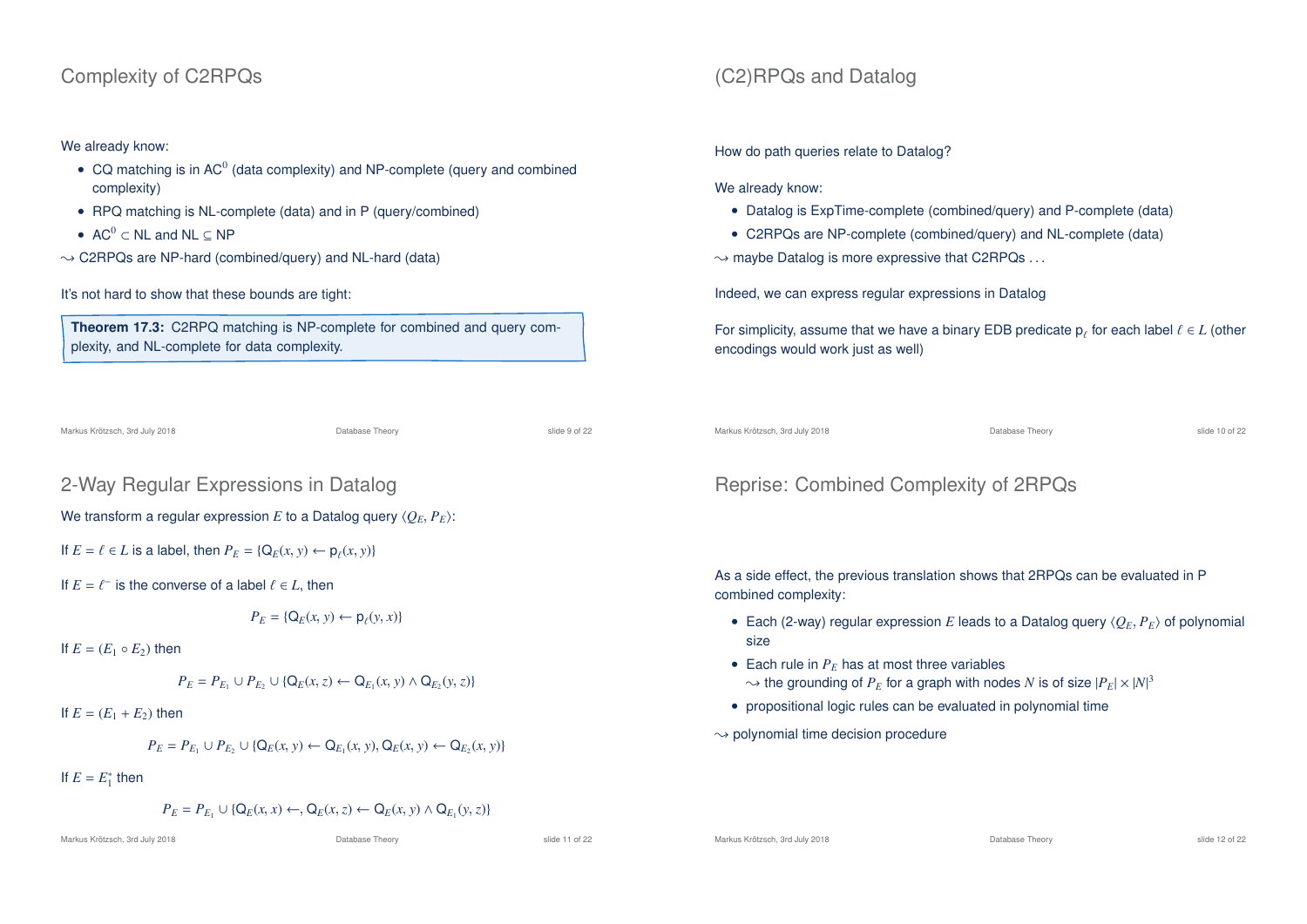## Expressing C2RPQs in Datalog

It is now easy to express C2RPQs in Datalog:

- Use the encoding of CQs in Datalog as shown in the exercise
- Express 2RPQ atoms in Datalog as just shown

Can every Datalog query over binary "labelled-edge" EDB predicates be expressed with (C2)RPQs?

- This would imply  $P = NL$  (but not that  $NP = ExpTime!$ ): unlikely but not known to be false
- However, there are stronger direct arguments that show the limits of C2RPQs (exercise)

#### Markus Krötzsch, 3rd July 2018 Database Theory slide 13 of 22

## 2RPQs and Linear Datalog

The Datalog translation of 2RPQs does not lead to linear Datalog, but we can fix this.

We transform a regular expression *E* to a linear Datalog query  $\langle Q_E, P_E^{\text{lin}} \rangle$ :

- Construct a non-deterministic automaton  $\mathcal{A}_E$  for  $E$
- For every state q of  $\mathcal{A}_E$ , we use a binary IDB predicate S<sub>q</sub>
- For the starting state  $q_0$  of  $\mathcal{A}_E$ , we add a rule  $S_{q_0}(x, x) \leftarrow$
- For every transition  $q \stackrel{\ell}{\rightarrow} q'$  of  $\mathcal{A}_E$ , we add a rule

$$
\mathsf{S}_{q'}(x,z) \leftarrow \mathsf{S}_q(x,y) \land \mathsf{p}_{\ell}(y,z)
$$

• For every final state  $q_f$  of  $\mathcal{A}_F$ , we add a rule

$$
\mathsf{Q}_E(x,y) \leftarrow \mathsf{S}_{q_f}(x,y)
$$

#### Two-way queries can be captured by allowing two-way transitions.

## Linear Datalog and Binary Datalog

Expressing 2RPQs in Datalog requires only restricted forms of Datalog:

**Definition 17.4:** A Datalog program is linear if each of its rules has at most one IDB atom in its body. A Datalog program is binary if all of its IDB predicates have arity at most two.

The following complexity results are known:

**Theorem 17.5:** Query answering in linear Datalog is NL-complete for data complexity, and PSpace-complete for combined and query complexity. Combined complexity further drops to NP for binary Datalog.

 $\rightarrow$  complexity results that are more similar to (C2)RPQs ...

```
Markus Krötzsch, 3rd July 2018 Database Theory slide 14 of 22
```
## Linear Datalog vs. 2RPQs

So all 2RPQs can be expessed in linear Datalog Is the converse also true?

No. Counterexample:

 $\mathsf{Query}(x, z) \leftarrow \mathsf{p}_a(x, y) \land \mathsf{p}_b(y, z)$  $\mathsf{Query}(x, z) \leftarrow \mathsf{p}_a(x, x') \land \mathsf{Query}(x', z') \land \mathsf{p}_b(z', z)$ 

The linear Datalog program matches paths with labels from  $a^n b^n$  $\rightarrow$  context-free, non-regular language  $\rightarrow$  not expressible in (C2)RPQs

Intuition: linear Datalog generalises context-free languages

Markus Krötzsch, 3rd July 2018 Database Theory slide 16 of 22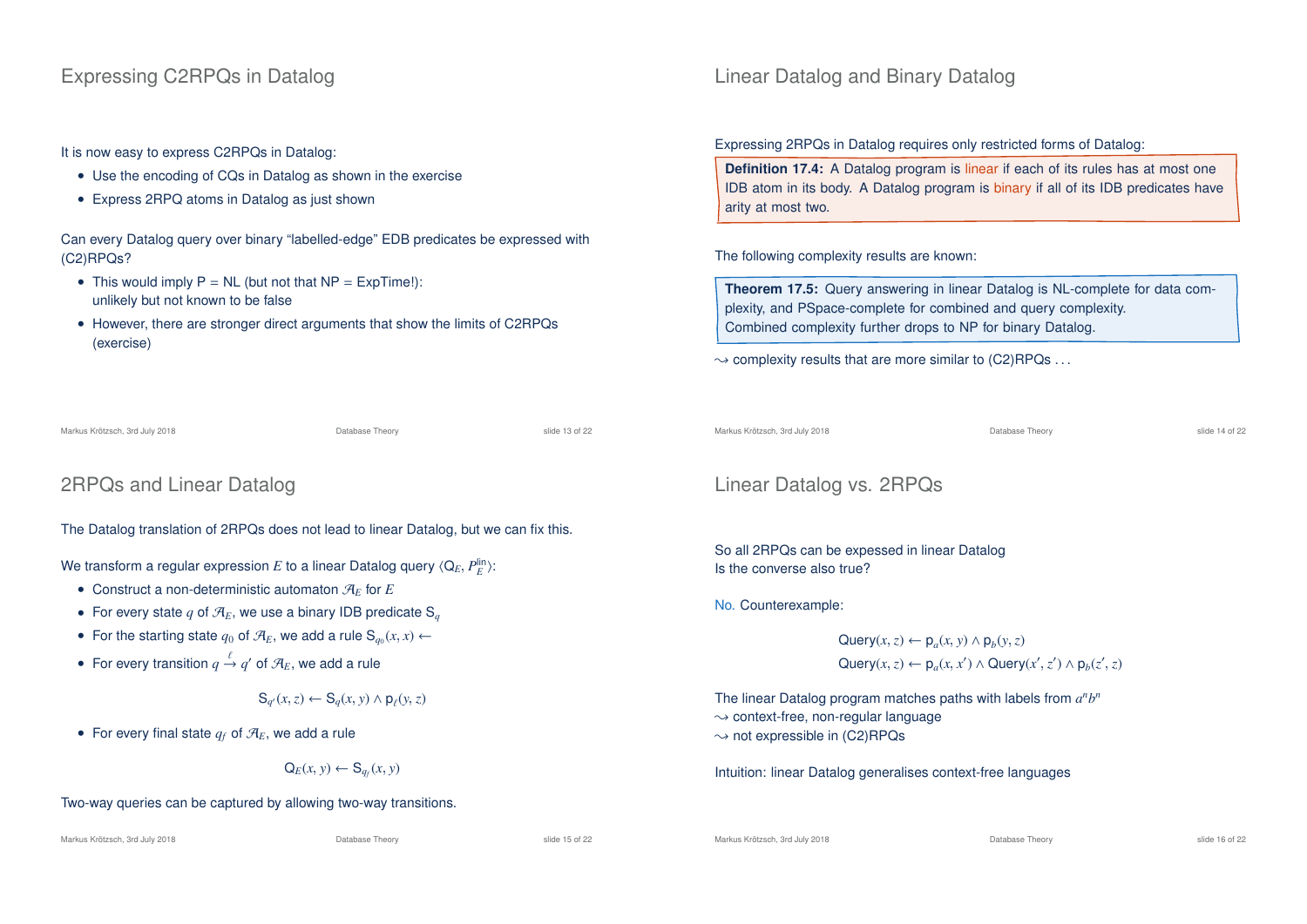### Query Optimisation for C2RPQs

Recall the basic static optimisation problems of database theory:

- Query containment
- Query equivalence
- Query emptiness

Which of these are decidable for (C2)RPQs?

#### Observation: query emptiness is trivial

Markus Krötzsch, 3rd July 2018 Database Theory slide 17 of 22

## Containment for (C)2RPQs

#### Things are more tricky when adding converses and conjunctions

#### **Theorem 17.6:**

- Containment of 2RPQs is PSpace-complete
- Containment of C2RPQs is ExpSpace-complete

The proofs are more involved.

Automata-theoretic constructions are used, but with more complicated automata models and for somewhat different languages (there is no good "language of possible C2RPQ matches on a graph"  $\rightsquigarrow$  consider language of possible proofs instead)

## Containment for RPQs

Containment of Regular Path Queries corresponds to containment of regular expressions  $\rightsquigarrow$  known to be decidable in PSpace

| <b>Proof sketch for checking</b> $E_1 \sqsubseteq E_2$ :                                                                                                                                                                                                                                                                                                                        |                                                                                                              |                |
|---------------------------------------------------------------------------------------------------------------------------------------------------------------------------------------------------------------------------------------------------------------------------------------------------------------------------------------------------------------------------------|--------------------------------------------------------------------------------------------------------------|----------------|
| $E_1$ and $E_2$ , respectively                                                                                                                                                                                                                                                                                                                                                  | (1) Construct non-deterministic automata (NFAs), $A_1$ and $A_2$ for the regular expressions                 |                |
| (2) Construct an automaton $A_2$ that accepts the complement of $A_2$ .                                                                                                                                                                                                                                                                                                         |                                                                                                              |                |
| (3) Construct the intersection $A_1 \cap A_2$ of $A_1$ and $A_2$                                                                                                                                                                                                                                                                                                                |                                                                                                              |                |
| $E_1 \sqsubseteq E_2$ ; if no, then the containment holds)                                                                                                                                                                                                                                                                                                                      | (4) Check if $A_1 \cap \overline{A}_2$ accepts a word (if yes, then there is a counterexample that disproves |                |
| Complexity estimate:<br>$A_1 \cap A_2$ is exponential (blow-up by powerset construction in step (2)) but step (4) is possi-<br>ble by checking reachability on the state graph<br>$\rightsquigarrow$ NL algorithm on an exponential state graph<br>$\rightarrow$ NPSpace algorithm (construct the state graph on the fly)<br>$\rightarrow$ PSpace algorithm (Savitch's Theorem) |                                                                                                              |                |
| Markus Krötzsch, 3rd July 2018                                                                                                                                                                                                                                                                                                                                                  | Database Theory                                                                                              | slide 18 of 22 |

## Query Optimisation for Path Queries

Decidable in PSpace (2RPQs) and ExpSpace (C2RPQs)

Should be compared to linear Datalog:

**Theorem 17.7:** Query containment for linear Datalog queries is undecidable.

**Proof:** see Lecture 13 (Post Correspondence Problem in Datalog – in fact, in linear Datalog)

Essentially no adoption in practice

 $\rightarrow$  maybe the complexities are too high ...

 $\rightarrow$  or maybe path query optimisers are just too primitive

Markus Krötzsch, 3rd July 2018 Database Theory slide 20 of 22